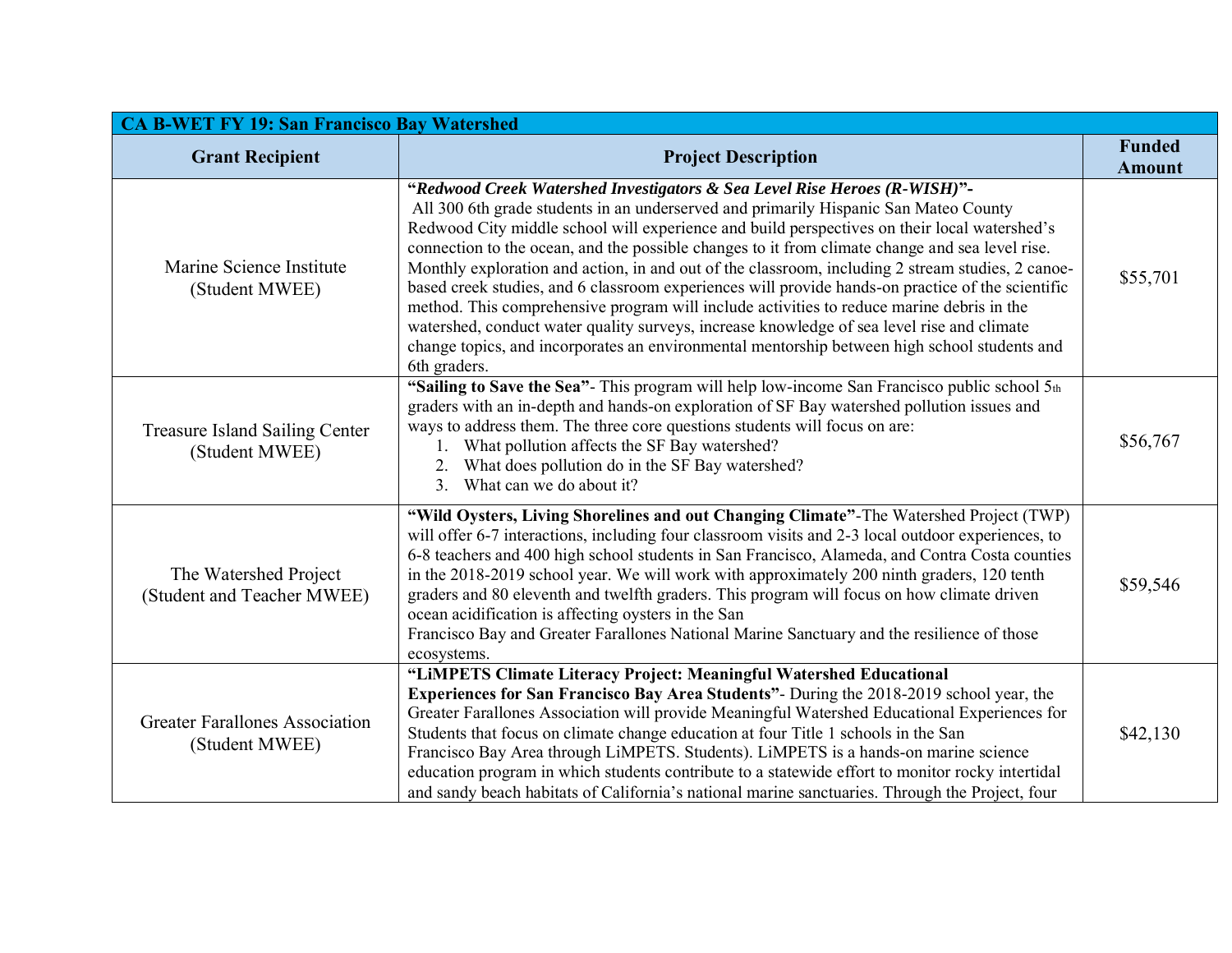| teachers and 320-340 students will focus their most-monitoring discussions and data analysis on<br>climate-related trends and issues. |  |
|---------------------------------------------------------------------------------------------------------------------------------------|--|
|                                                                                                                                       |  |

| Napa County Resource<br><b>Conservation District</b><br>(Student MWEE) | "LandSmart Youth Stewards - Salmon to Sanctuary (S2S)"- Through S2S, students will<br>explore how salmon population size and health are related to both freshwater and ocean<br>conditions. Students will investigate how climate change impacts salmonid population by<br>exploring core issues of Ecosystem Resiliency, Consumer Choices, and Ocean Acidification<br>(OA). Through the MWEE, RCD will guide students into examining how 1) human activities are<br>changing earth's climate, 2) collective actions are needed to adapt our carbon footprint and lower<br>overall emissions to preserve and maintain biodiversity, and 3) students' choices and actions<br>today that can make a difference into the future.                                                                                                                                                                                                                                                                                                                                                                                                                                                                                                                                                                                                                                                                                                                                                                                                                                                                                                                                                                                                                   | \$59,382 |
|------------------------------------------------------------------------|-------------------------------------------------------------------------------------------------------------------------------------------------------------------------------------------------------------------------------------------------------------------------------------------------------------------------------------------------------------------------------------------------------------------------------------------------------------------------------------------------------------------------------------------------------------------------------------------------------------------------------------------------------------------------------------------------------------------------------------------------------------------------------------------------------------------------------------------------------------------------------------------------------------------------------------------------------------------------------------------------------------------------------------------------------------------------------------------------------------------------------------------------------------------------------------------------------------------------------------------------------------------------------------------------------------------------------------------------------------------------------------------------------------------------------------------------------------------------------------------------------------------------------------------------------------------------------------------------------------------------------------------------------------------------------------------------------------------------------------------------|----------|
| Sonoma Ecology<br>(Student and Teacher MWEE)                           | "Water Wonders and Climate Champions: Inspiring the Next Generation of<br><b>Environmental Stewards"</b> - Sonoma Ecology Center will engage students in every Sonoma<br>Valley public school in our fifth grade Water Wonders and sixth-grade Climate Champions<br>programs. Our Water Wonders program teaches concepts of the watershed, water pollution, and<br>the salmon life cycle, and connects impacts in the Sonoma Creek watershed to impacts in San<br>Pablo Bay and the Pacific Ocean. Students learn with interactive models, hands-on<br>investigations, and a salmon dissection. A four-hour field experience to Sugarloaf Ridge State<br>Park includes water quality testing of Sonoma Creek and the study of creek ecology through<br>observations of riparian trees and aquatic life.<br>In our sixth-grade Climate Champions program, students build on their experience in the fifth<br>grade Water Wonders program. Through interactive models, demonstrations, and hands-on<br>investigations, Climate Champions teaches students how climate is regulated by complex earth<br>systems. It teaches about the greenhouse effect, and about the carbon cycle and human<br>influences on it. Impacts of a changing climate on our watershed are explored. We include sea<br>level rise and how the ocean is a "climate heart" that pumps cycles of rain and drought on shore.<br>Students collect streamflow and stream transect data in the field, and analyze relationship<br>between stream conditions and climate, adding data annually to track local rainfall variability. At<br>Sugarloaf Ridge State Park, students will learn about the impacts of the 2017 Nuns Fire that<br>burned approximately 80% of the park. | \$39,986 |